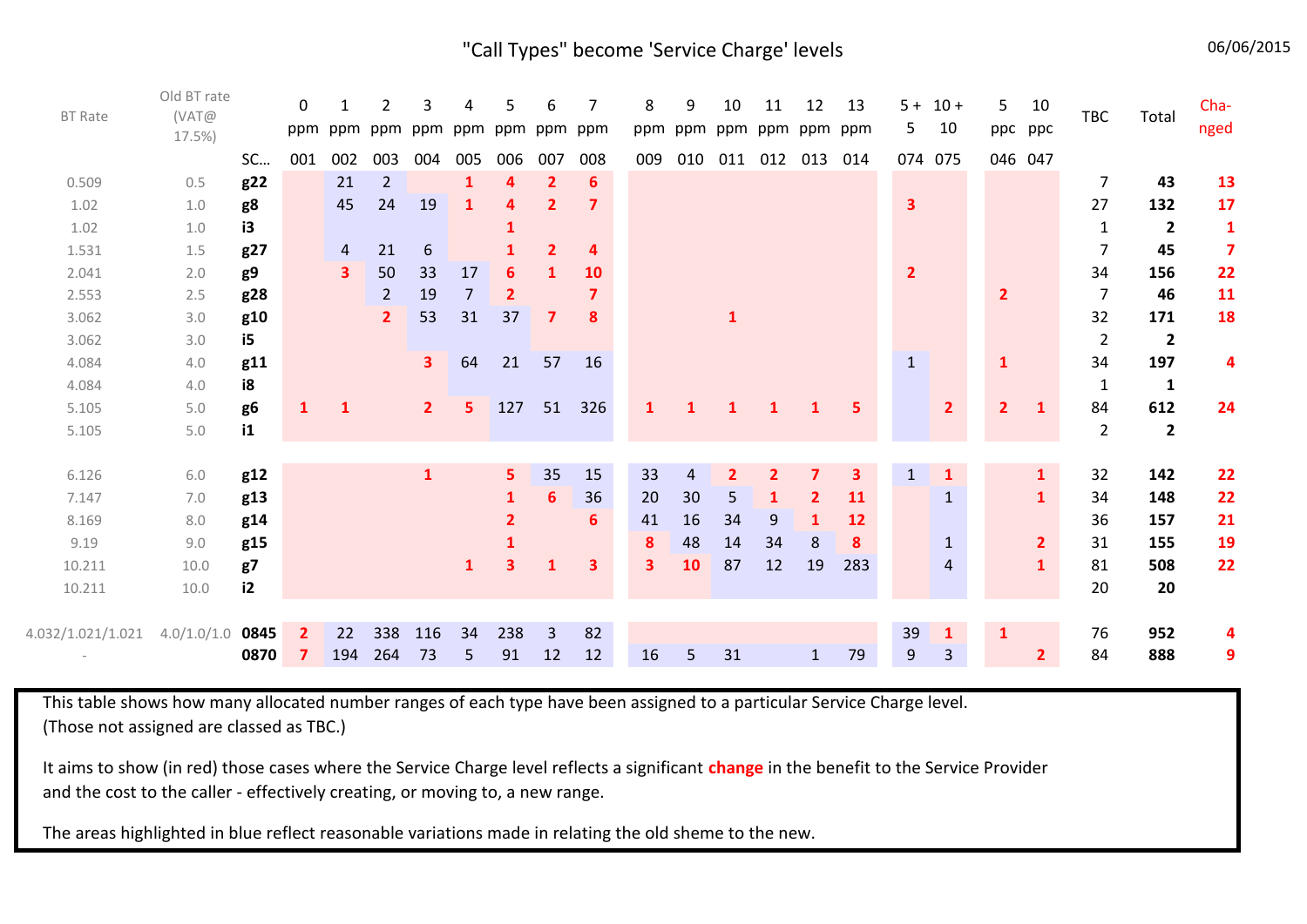# "Call Types" become 'Service Charge' levels 06/06/2015

| <b>BT Rate</b>    | Old BT rate<br>(VAT@<br>17.5%) |           | $\mathbf 0$<br>ppm | ppm            | 2                | 3              | Δ              | 5              | 6<br>ppm ppm ppm ppm ppm ppm | 7              | 8           | 9           | 10                      | 11             | 12<br>ppm ppm ppm ppm ppm ppm | 13             | 5 <sub>1</sub> | $5 + 10 +$<br>10        | 5                       | 10<br>ppc ppc | <b>TBC</b>       | Total                   | Cha-<br>nged            |
|-------------------|--------------------------------|-----------|--------------------|----------------|------------------|----------------|----------------|----------------|------------------------------|----------------|-------------|-------------|-------------------------|----------------|-------------------------------|----------------|----------------|-------------------------|-------------------------|---------------|------------------|-------------------------|-------------------------|
|                   |                                | <b>SC</b> | 001                | 002 003        |                  | 004            | 005            | 006            | 007                          | 008            | 009         |             |                         |                | 010 011 012 013               | 014            |                | 074 075                 |                         | 046 047       |                  |                         |                         |
| 1.02/0.611/0.509  | $1.0/0.5/0.5$ g5               |           |                    |                |                  |                |                | $\mathbf{1}$   |                              |                |             |             |                         |                |                               |                |                |                         |                         |               | 6                | $\overline{\mathbf{z}}$ | $\mathbf{1}$            |
| 2.041/1.02/1.02   | $2.0/1.0/1.0$ g16              |           |                    | $\mathbf{1}$   | $\boldsymbol{9}$ | 4              | 3              | $\mathbf{1}$   | $\mathbf{1}$                 | 4              |             |             |                         |                |                               | $\mathbf{1}$   |                |                         |                         |               | $\overline{7}$   | 31                      | $\overline{\mathbf{z}}$ |
| 2.041/1.02/1.02   | $2.0/1.0/1.0$ g <sup>4</sup>   |           |                    |                |                  |                |                | 1              |                              |                |             |             |                         |                |                               |                |                |                         |                         |               | 4                | 5                       | $\mathbf{1}$            |
| 3.062/2.041/1.02  | $3.0/2.0/1.0$ g17              |           |                    | $\mathbf{1}$   |                  | $\overline{7}$ | $\overline{7}$ | $\overline{a}$ | $\overline{2}$               | 3              |             |             |                         |                |                               | $\mathbf{1}$   | $\mathbf{1}$   |                         |                         |               | $\overline{7}$   | 33                      | $\boldsymbol{6}$        |
| 4.033/1.02/1.02   | $4.0/1.0/1.0$ g18              |           | $\mathbf{1}$       |                |                  | $2^{\circ}$    | 8              | $\overline{4}$ |                              | 4              |             |             |                         |                |                               | $\mathbf{1}$   |                |                         |                         |               | $\boldsymbol{6}$ | 26                      | $6\phantom{1}6$         |
| 4.033/1.02/1.02   | $4.0/1.0/1.0$ i15              |           |                    |                |                  |                |                |                |                              |                |             |             |                         |                |                               |                |                |                         |                         |               | $\mathbf 2$      | $\mathbf{2}$            |                         |
| 4.033/1.52/1.02   | $4.0/1.5/1.0$ g19              |           | $\mathbf{1}$       |                |                  |                | $\overline{9}$ | $\sqrt{4}$     |                              | $\overline{7}$ |             |             |                         |                |                               |                | $\mathbf{1}$   |                         |                         |               | 8                | 30                      | 8                       |
| 4.033/1.52/1.02   | $4.0/1.5/1.0$ i14              |           |                    |                |                  |                |                |                |                              |                |             |             |                         |                |                               |                |                |                         |                         |               | $\overline{2}$   | $\mathbf{2}$            |                         |
| 4.084/3.062/1.02  | $4.0/3.0/1.0$ g26              |           |                    |                | $\mathbf{1}$     |                | $\overline{3}$ |                | $\overline{2}$               | 5              |             |             |                         |                |                               | $\mathbf{1}$   |                |                         |                         |               | 3                | 15                      | 6                       |
| 5.052/2.533/2.041 | $5.0/2.5/2.0$ g20              |           | $\overline{2}$     |                |                  |                |                | 9              | 11                           | 8              |             |             |                         |                |                               | $\mathbf{1}$   |                | $\mathbf{1}$            |                         |               | 8                | 40                      | 4                       |
| 5.052/2.533/2.039 | $5.0/2.5/2.0$ g2               |           |                    |                |                  |                |                |                |                              |                |             |             |                         |                |                               |                |                |                         |                         |               | $\mathbf{1}$     | $\mathbf{1}$            |                         |
| 8.075/4.032/1.523 | $8.0/4.0/1.5$ g23              |           |                    |                |                  |                |                |                |                              | $\mathbf{1}$   | 8           | 2           | $\overline{2}$          |                | $\overline{ }$                | 8              |                | $\overline{2}$          |                         |               | 6                | 37                      | 20                      |
| ppc+ppm           |                                |           |                    |                |                  |                |                |                |                              |                |             |             |                         |                |                               |                |                |                         |                         |               |                  |                         |                         |
| $5.10 + 5.106$    | $5.0 + 5.0$                    | g24       |                    | $\overline{2}$ |                  |                |                | $\overline{4}$ | $\overline{4}$               | $\overline{7}$ |             |             |                         |                |                               | $\mathbf{1}$   | 53             | $\overline{2}$          | $\overline{\mathbf{2}}$ |               | 19               | 94                      | $\overline{7}$          |
| 10.20+10.212      | $10.0 + 10.0$                  | g25       |                    |                |                  |                |                |                |                              |                |             | $2^{\circ}$ | $\overline{4}$          | $\overline{2}$ | 5                             | 5              |                | 55                      |                         |               | 18               | 91                      |                         |
|                   |                                |           |                    |                |                  |                |                |                |                              |                |             |             |                         |                |                               |                |                |                         |                         |               |                  |                         |                         |
| <u>ppc</u>        |                                |           |                    |                |                  |                |                |                |                              |                |             |             |                         |                |                               |                |                |                         |                         |               |                  |                         |                         |
| 5.00              |                                | ff29      |                    | $\mathbf{1}$   | $\mathbf{1}$     | $\mathbf{1}$   |                | 3              |                              | 6              |             |             |                         |                |                               | 1              | $\mathbf{1}$   |                         | 38                      | $\mathbf{1}$  | 14               | 67                      | <b>15</b>               |
| 6.00              |                                | ff15      |                    |                |                  |                |                |                | $\overline{2}$               |                |             |             | $\overline{2}$          | 3              | $\overline{\mathbf{4}}$       | $\mathbf{1}$   | 2 <sup>1</sup> | $\overline{\mathbf{4}}$ | 17                      | 9             | 10               | 54                      | <b>18</b>               |
| 10.10             | 10.0                           | ff28      |                    |                |                  |                |                |                |                              |                |             |             |                         | $\mathbf{1}$   |                               |                |                |                         |                         | 10            | 12               | 23                      | $\mathbf{1}$            |
| 10.30             | 10.0                           | ff0       |                    |                |                  |                |                |                |                              |                |             |             | $\overline{\mathbf{4}}$ |                | $\mathbf{1}$                  | $\overline{7}$ |                | 2 <sup>1</sup>          |                         | 33            | 12               | 59                      | 14                      |
|                   |                                |           |                    |                |                  |                |                |                |                              |                |             |             |                         |                |                               |                |                |                         |                         |               |                  |                         |                         |
| Unclassified      |                                |           | $\mathbf 1$        |                |                  |                |                | $1\,$          |                              | $\mathbf{1}$   | $\mathbf 1$ |             |                         | $\mathbf{1}$   | $\mathbf{1}$                  | $\overline{2}$ | $\overline{2}$ |                         |                         | $\mathbf{1}$  | 14               | 25                      |                         |
|                   |                                |           |                    |                |                  |                |                |                |                              |                |             |             |                         |                |                               |                |                |                         |                         |               |                  | $\sqrt{5021}$           |                         |
|                   | <b>Total</b>                   |           | 15                 | 295            | 714              | 339            | 196            | 576            | 201                          | 584            | 131         | 118         | 187                     | 67             | 57                            | 431            | 115 79         |                         | 63                      | 62            | 791              | 5021                    | 350                     |
|                   | Changed                        |           | 14                 | 7              | 3                | 7              | 8              | 36             | 26                           | 80             | 12          | 13          | 12                      | 9              | 23                            | 62             | 8              | 13                      | 8                       | 9             |                  |                         | 350                     |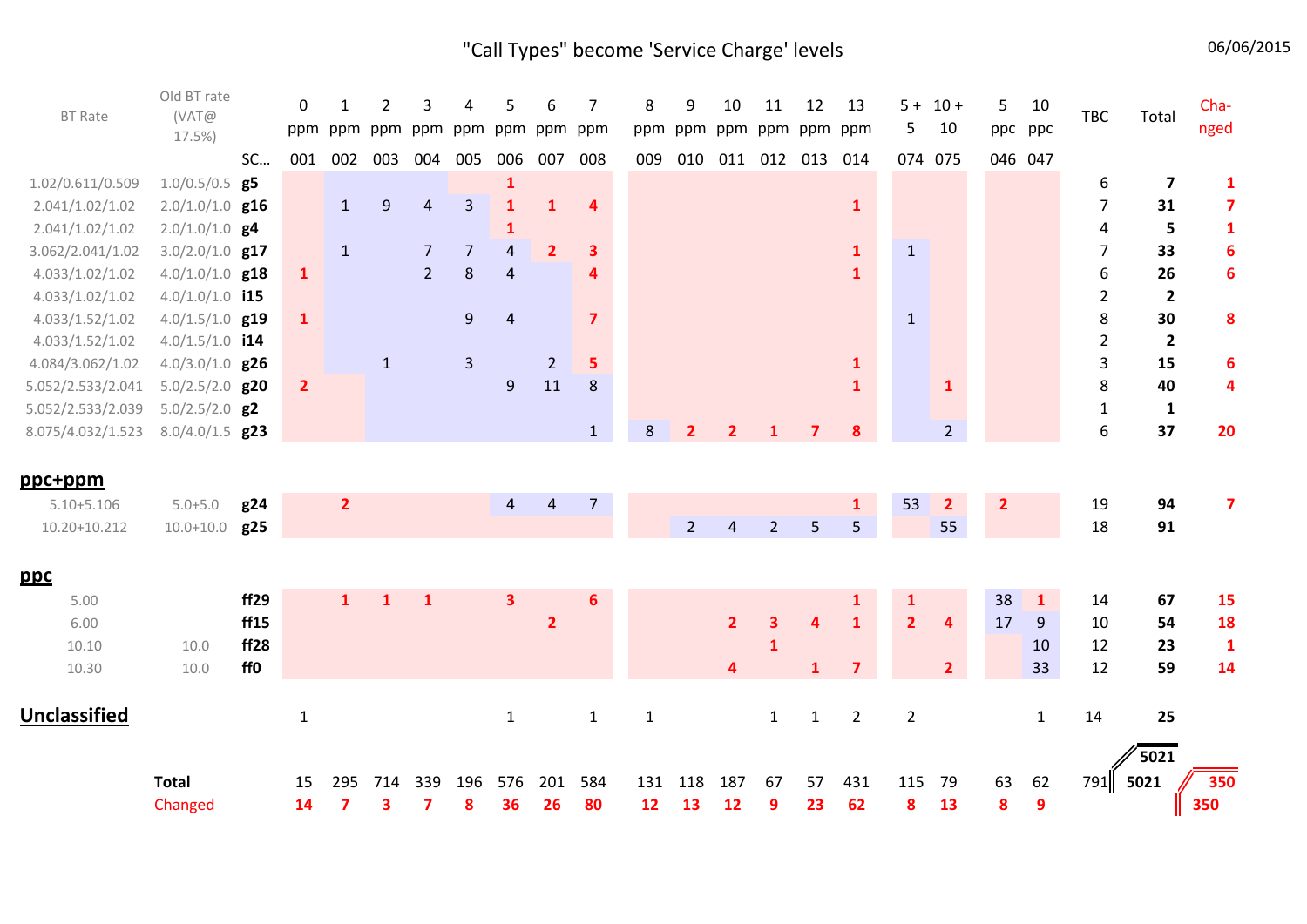## This table breaks down the 791 ranges yet to be assigned Service Charge rates, according to the provider to whom the range has been allocated

2/8 TeleMagic Ltd 12 Lycatel (Ireland) Limited 1 / 4 Square1 Communications Limited 12 TRA (UK) LTD 2 / 4 Tesla Dynamic Ltd 3 / 5 Colloquium Ltd 3 / 4 Impello Limited 8 / 10 Orbis Telecom 9 / 11 Viva Telecom

9 / 10 Vital Phone Limited

3 / 275 Vodafone Ltd (C&W) 34 FleXtel Limited 11 Starcomm Ltd 3 / 274 TalkTalk Communications Limited 31 Sky Telecom Limited 11 Nowtel UK Ltd 1 / 76 Virgin Media Limited 28 Spacetel UK Ltd 10 Zsquare Global Solutions Ltd 1 / 42 Verizon UK Ltd 28 Voicetec Systems Ltd 10 ORB Telemedia Ltd 2 / 78 Virgin Media Wholesale Limited 28 Broadcast Telecom Ltd 10 Tulp Solutions Ltd 1 / 27 Syntec Limited 27 Assume Nothing Limited 9 LegendTel LLC 1 / 26 Telecom2 Ltd 27 Invest UK Limited 9 Safety In Numbers.co.uk Limited 1 / 25 Teledesign Ltd 20 Yim Siam Telecom 9 SOS Technology Limited 1 / 14 Inclarity Communications Ltd 16 TelecomIQ Limited 8 Anycall Ltd 2 / 23 Alnitak GmbH 15 Titanium Limited 8 Sala Limited 10 / 111 Vodafone Ltd (Thus) 15 Rhema Telecom 7 Hannon Telecom Voice 1 / 11 Atlas Interactive Group Limited 15 Subhan Universal Limited 7 Newtel Limited 4 / 36 Alphatalk Ltd 14 Callax Limited 7 Newtel (Guernsey) Limited 1 / 9 Everything Voip Limited 14 Elephant Talk Communications PRS U.K Limited 7 Pipex Communications PLC 2 / 14 Firstsound Ltd 14 Bluecom (UK) Ltd 6 UPA Telecom Ltd 5 / 26 Mi Telecom Limited 13 Icron Network Limited 6 2Communications Limited 4 / 20 Rhodium Telecom Limited 13 Modus Telecom Ltd 6 Telemix Limited 1 / 5 Lanonyx Telecom Limited 12 Stardex (UK) Ltd 6 Puma Unified Communications Ltd 3 / 13 CFL Communications Limited 12 Xtec Communications Ltd 6 Networks Direct plc

### Some ranges without rates and the Call ranges without rates (1/5) and the Call ranges without rates (2/5) Some ranges without rates (2/5)

- 
- 
- 
- 
- 
- 
- 
- 
- 5 / 107 Vodafone Ltd (Energis) 19 Call Telecom Ltd 9 iCard European Telecommunications (Ireland) Ltd
	-
	-
	-
	-
	-
	-
	-
	-
	-
	-
	-